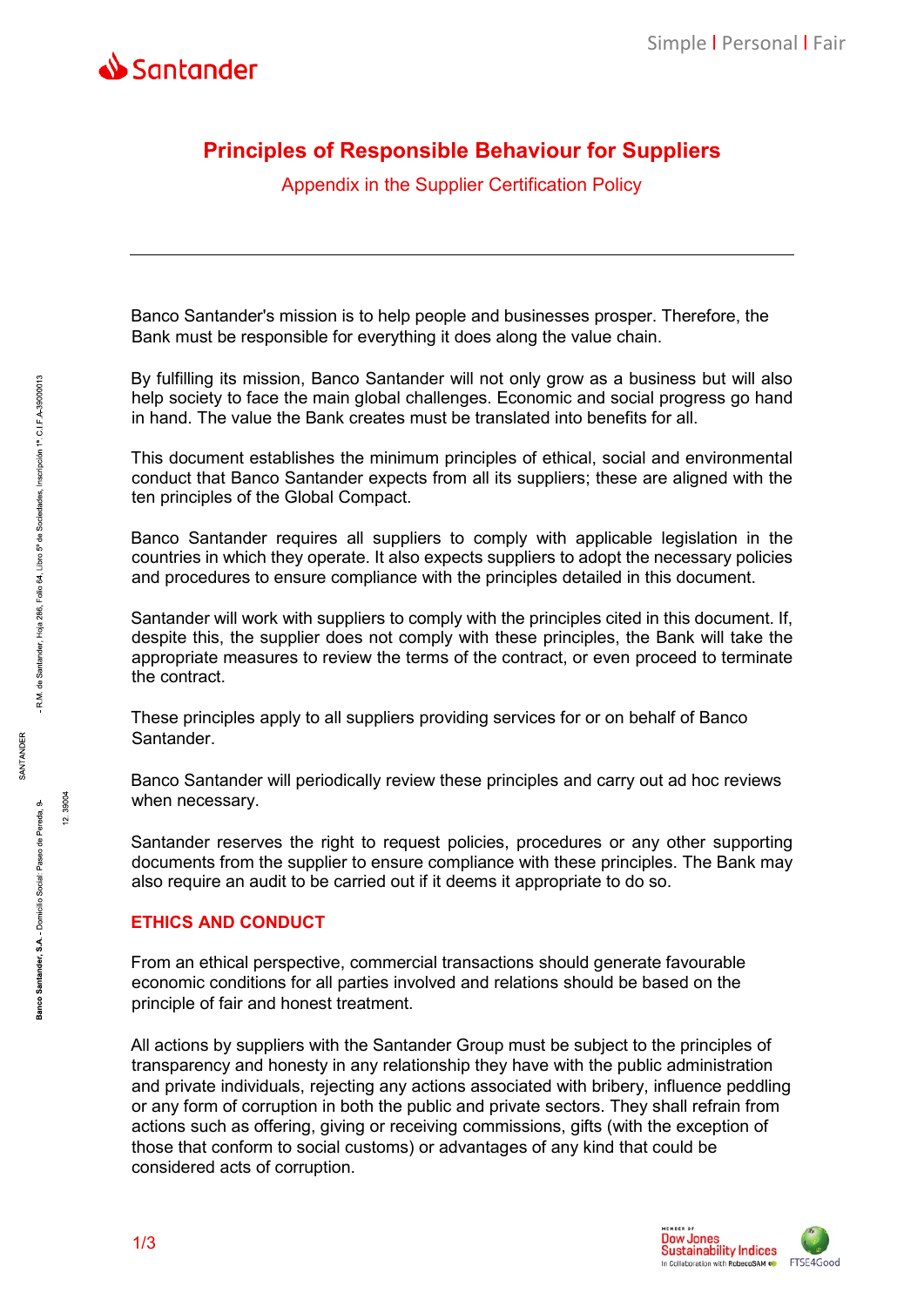

In addition, suppliers shall take all necessary measures to avoid conflicts of interest. The supplier shall avoid any relationship with Group management or any other person with decision-making or influence in relation to a contract or transaction that they are negotiating in their capacity as suppliers for the Santander Group.

The compliance function, especially in the area of the prevention of money laundering, financing of terrorism, other serious crimes and the mandatory international sanctions programmes at Santander Group, carries out periodic reviews and checks on the suppliers providing services to the Group, both globally and in different geographical areas, to assess potential impacts in the event that any supplier may incur or be affected by any such illegal behaviour or activities.

The Bank also expects its suppliers to have internal ethical policies, standards or procedures that include at least compliance with local laws, anti-corruption measures and initiatives to ensure business integrity (undue payments, conflicts of interest, fraud, gifts and protection of trademarks and intellectual property, etc.).

# **SOCIAL**

### Human rights

Banco Santander expects its suppliers to work to support and respect the protection of human rights in accordance with the United Nations Universal Declaration of Human Rights, the Fundamental Conventions of the International Labour Organization (ILO) and the United Nations Guiding Principles on Business and Human Rights. This means that suppliers shall:

- − Prohibit forced labour and ill-treatment of their employees. This includes a ban on all trafficking in human beings.
- − Ensure the absence of child labour.
- − Allocate a living wage sufficient to meet the basic needs of their employees and ensure compliance with the regulations in force in the countries where they operate.
- − Ensure that working hours are not excessive and that the maximum working day complies with national legislation.
- − Respect their employees' freedom of association.

#### Health and Safety

Suppliers must comply with health and safety requirements to provide their employees with a safe and appropriate working environment.

### Diversity and Inclusion

Suppliers must undertake to treat all their employees fairly and equally and not to discriminate on the basis of birth, race, sex, religion, opinion or any other personal or social condition or circumstance.



39004

 $\ddot{5}$ 

**SANTANDER**